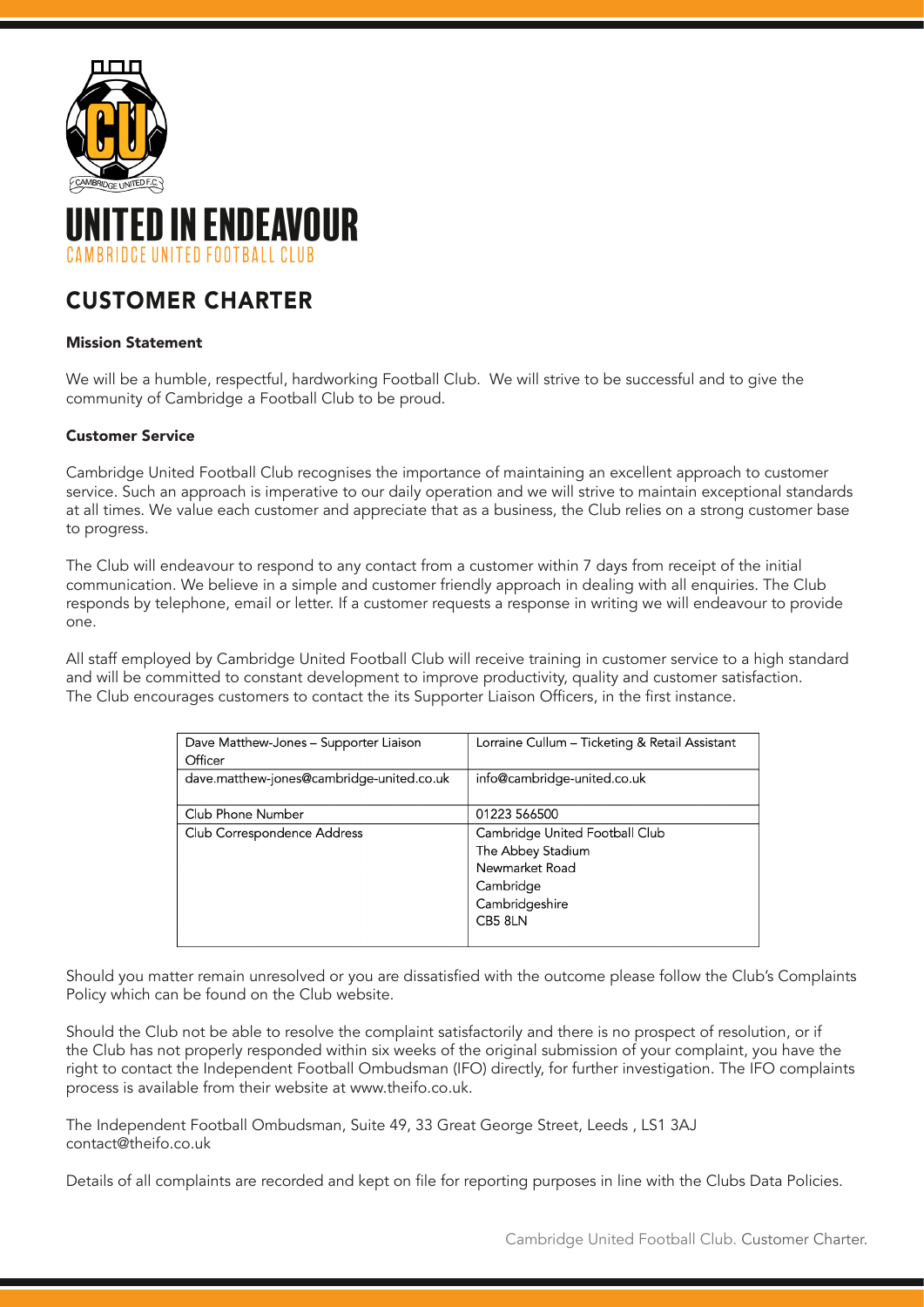# Anti-Discrimination Policy

Cambridge United Football Club is committed to eliminating all instance of discriminatory behaviour under any of the protected characteristics, whether by age, disability, gender reassignment, marital or civil partnership status, pregnancy, race, religion or belief, sex or sexual orientation.

Cambridge United Football Club is an equal opportunities employer. Our activities will in no way discriminate against any individual. This includes, advertisement of jobs, working environment, pay and employment terms, selection for teams, training and development and appointments to honorary positions.

No activities with Cambridge United Football Club will discriminate against any person on grounds of age, disability, gender reassignment, marital or civil partnership status, pregnancy, race, religion or belief, sex or sexual orientation.

Cambridge United Football Club will not tolerate any form of harassment whether that be on grounds of age, disability, gender reassignment, marital or civil partnership status, pregnancy, race, religion or belief, sex or sexual orientation, and will work to ensure that such behaviour is met with appropriate disciplinary action.

Cambridge United Football Club will support English Football League and The Football Association in its commitment to develop a programme of on-going training and awareness-raising events and activities in order to promote the eradication of discrimination.

### Staff Conduct

Cambridge United Football Club is committed to providing quality services for all our customers. We will do our best to provide full attention to you by offering additional help if it is required.

All full-time, part-time staff and volunteers have a duty to act as ambassadors of Cambridge United Football Club and if a customer encounters any problems with a member of staff they should respond via our complaints procedure detailed previously.

Cambridge United Football Club is committed to providing quality services and products for everyone who comes into contact with or visits the Club.

This means when meeting face to face we will:

- Be polite, courteous, friendly and helpful and listen to you, giving you our full attention.
- Use plain language and avoid jargon.
- Ensure that any office you are visiting is tidy, clean, pleasant, welcoming and accessible.
- Address you with proper respect at all times.

When answering the phone, we will:

- Endeavour to answer all calls within 30 seconds.
- Greet in a courteous and helpful manner.
- State which member of staff and department you are speaking to.
- Find out who can best help you, redirect your call if necessary and arrange further contact if appropriate.

Cambridge United Football Club is committed to informing staff of all key issues in order for any customer enquiry to be duly satisfied quickly and efficiently. We will brief our staff immediately on any changes of club rules or Football League policy so that you are informed of any changes that will affect your match day experience.

#### Anti-discrimination policy

Cambridge United Football Club is committed to confront and eliminate discrimination whether by reason of sex, sexual orientation, race, nationality, ethnic origin, colour, religion or disability.

Cambridge United Football Club is an equal opportunities employer and is committed to equal opportunity within our own organisation.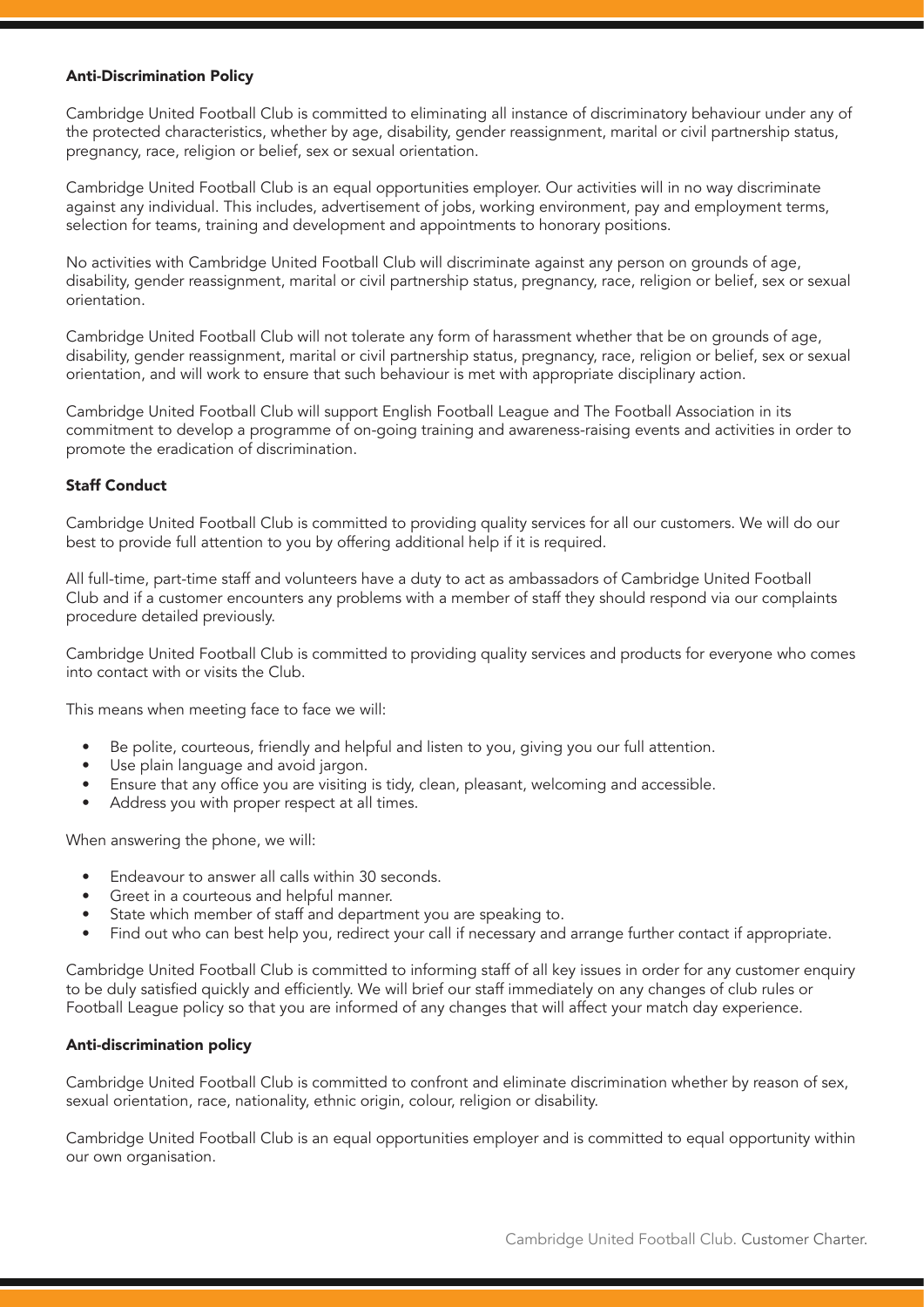Equality of opportunity at Cambridge United Football Club means that in none of our activities will we discriminate against, or in any way treat less favourably, any person on grounds of sex, sexual orientation, race, nationality, ethnic origin, colour, religion or disability. This includes:

- The advertisement of jobs
- The selection of candidates for employment or promotion
- Job location or working environment
- Pay and employment terms and conditions
- Internal training and development activities
- External education activities and awards
- Football development activities
- Selection for Academy

Cambridge United Football Club will not tolerate sexual or racially based harassment or other discriminatory behaviour, whether physical or verbal, and will work to ensure that such behaviour is met with appropriate disciplinary action in whatever context it occurs.

Cambridge United Football Club supports EFL and The Football Association in its commitment to develop a programme of ongoing training and awareness-raising events and activities in order to promote the eradication of discrimination.

# Merchandise

All replica kits are designed with a minimum lifespan of one season.

Details of the Club's next intended change of kits will be communicated to supporters via the Official Club Website and the Club Shop, subject to contractual confidentiality. Due to sponsorship requirements it may be required that a club's replica kit is changed during a season or after a single season. In that case, all relevant changes will be communicated via the Club's Official Website and via the Club Shop. Supporters will be notified of any proposed change of kit in advance of any such changes taking place.

The Club aims to provide a wide range of official products available for purchase from the club shop.

The Club will also endeavour to maintain a high level of post-purchase support. Our pricing policy is strictly internal, however all our prices are in line with merchandise available from other Football League clubs. We do not willingly overprice our stock and all prices for products will be freely advertised in the club shop and on the club website.

Cambridge United Football Club is committed to preventing price fixing in relation to the sale of replica team kit.

Cambridge United Football Club reserves the right to withdraw any product on offer at any time. Normal refund policy applies to any product on offer. All offers are not transferable and may be available for a limited time only. On occasion we may run special promotions through the club shop whereby season ticket holders and club members benefit ahead of other supporters. The club will endeavour to set out rules in relation to each promotion as and when they occur.

Cambridge United Football Club offers refunds on merchandise in accordance with its legal obligations. Our refund policy can be obtained upon request and is displayed within the Club Shop and on our Online Store.

# Consultation and Information

The Club actively consults supporters on a regular basis through a variety of forums, and Supporters' Groups. The Club publicises its position on major policy issues in the match day programme and on the official Club website.

The Club issues information in the match day programme, on the official Club website as well as on local radio, newspapers and via the Press Association.

The Club has and continues to develop ways to consult with the following stakeholder groups as follows: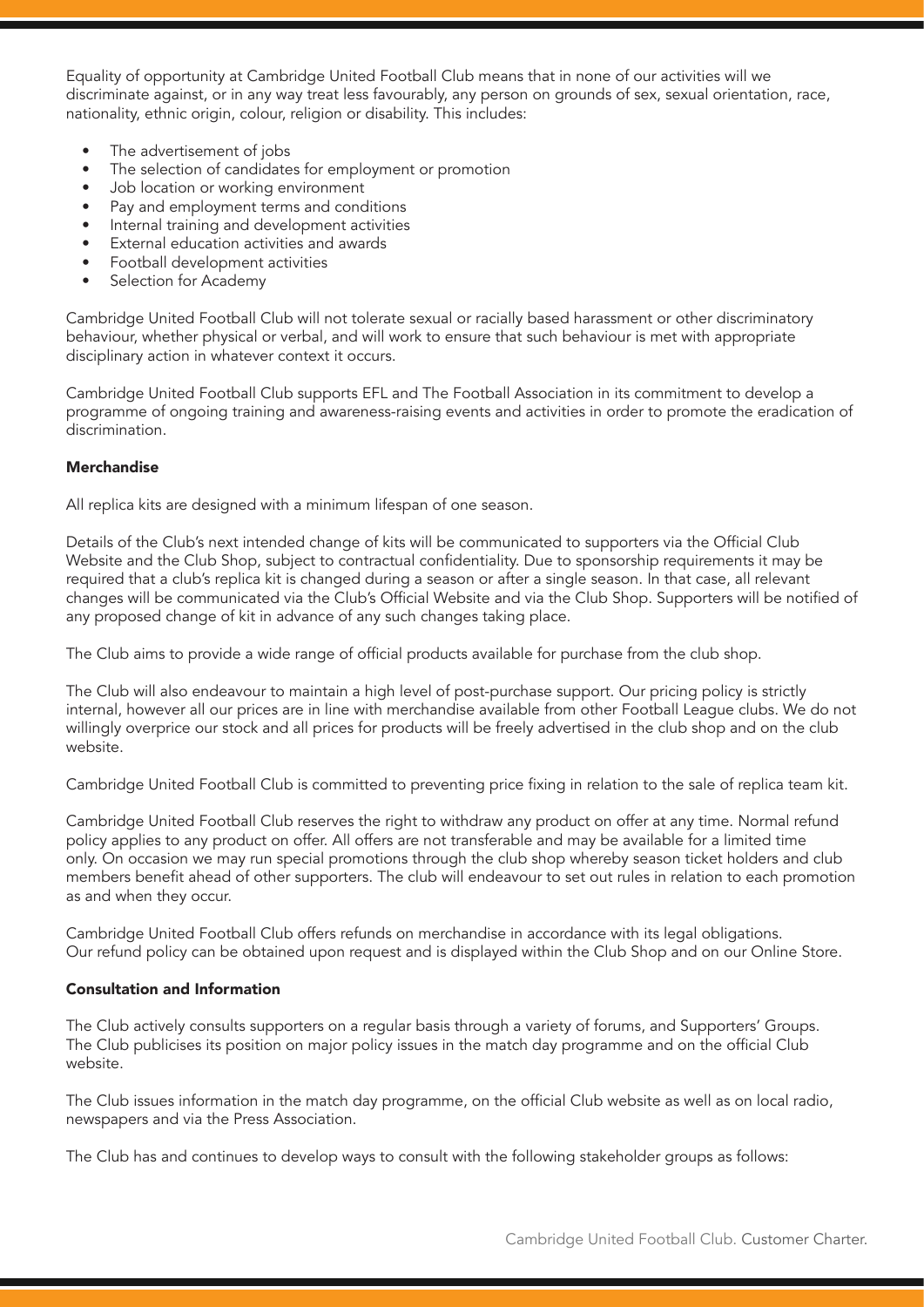Fans' Director - Cambridge Fans United and our Supporters' Trust are represented on the Cambridge United Football Club Limited Board of Directors by elected Directors. The Fans' Director will be largely responsible for developing communications with all supporter groups to enable increased interaction between the Club and its supporters.

**Supporters** - Open forum with Directors and Management following formal business at Annual General Meeting. Provision of at least two Fans' Forums during the course of each season. Occasional special meetings are arranged to discuss particular projects or events. Regular meetings are held with Cambridge Fans United (CFU) and Cambridge United Supporters Panel (CUSP).

Sponsors - Continual dialogue during season and annual networking function involving all sponsors of the Club

# **Ticketing**

The Club gives the earliest possible notice of any changes to its ticketing policy and the reasons for the changes. The following policies apply in respect of all ticketing arrangements:

# Pricing

The Club continues to strive for wider access to matches by offering a broad range of ticket prices and initiatives in order to attract new supporters or specific target groups.

The Club currently operates, and will make its best endeavours to continue to operate, a scheme to enable supporters to pay for Season Tickets by instalment at a reasonable rate of interest.

All people entering the ground must have paid for admission or have a valid ticket.

The Club reserves the right to and may increase general admission charges at any point throughout the season.

### Sales

In the case of an all-ticket home game, the last opportunity for purchasing tickets, subject to availability, will be before the close of business, as publicised, the day prior to the game.

Ticket Office opening hours will be adjusted for increased accessibility for all-ticket fixtures. Details of opening hours will be publicised in the match day programme, official Club website and local media.

The Club reserves the right to charge an administration charge for processing telephone bookings for tickets for all fixtures.

Tickets booked over the telephone can be posted out to customers, but will be left for collection if the booking is made any later than two clear working days before the date of the fixture.

Tickets will not be reserved for collection without prior payment.

The Club reserves the right to withdraw Season Tickets from supporters whose conduct is not in keeping with that stated in this Customer Charter under Supporters' Conduct.

# Allocation

At least 5% of tickets for each game will be made available to non-Season Ticket holders.

# Accommodating Away Supporters

The Club abides by EFL and Football Association Regulations governing the allocation of tickets to visiting Clubs. The Club does not charge admission prices to supporters of a visiting Club, which are higher than those charged to our own supporters for comparable accommodation. In particular, our concessionary rates offered to senior citizens, students and junior supporters also apply to supporters of a visiting Club.

The Club reserves the right to charge normal match day admission prices in the absence of proof of qualifying for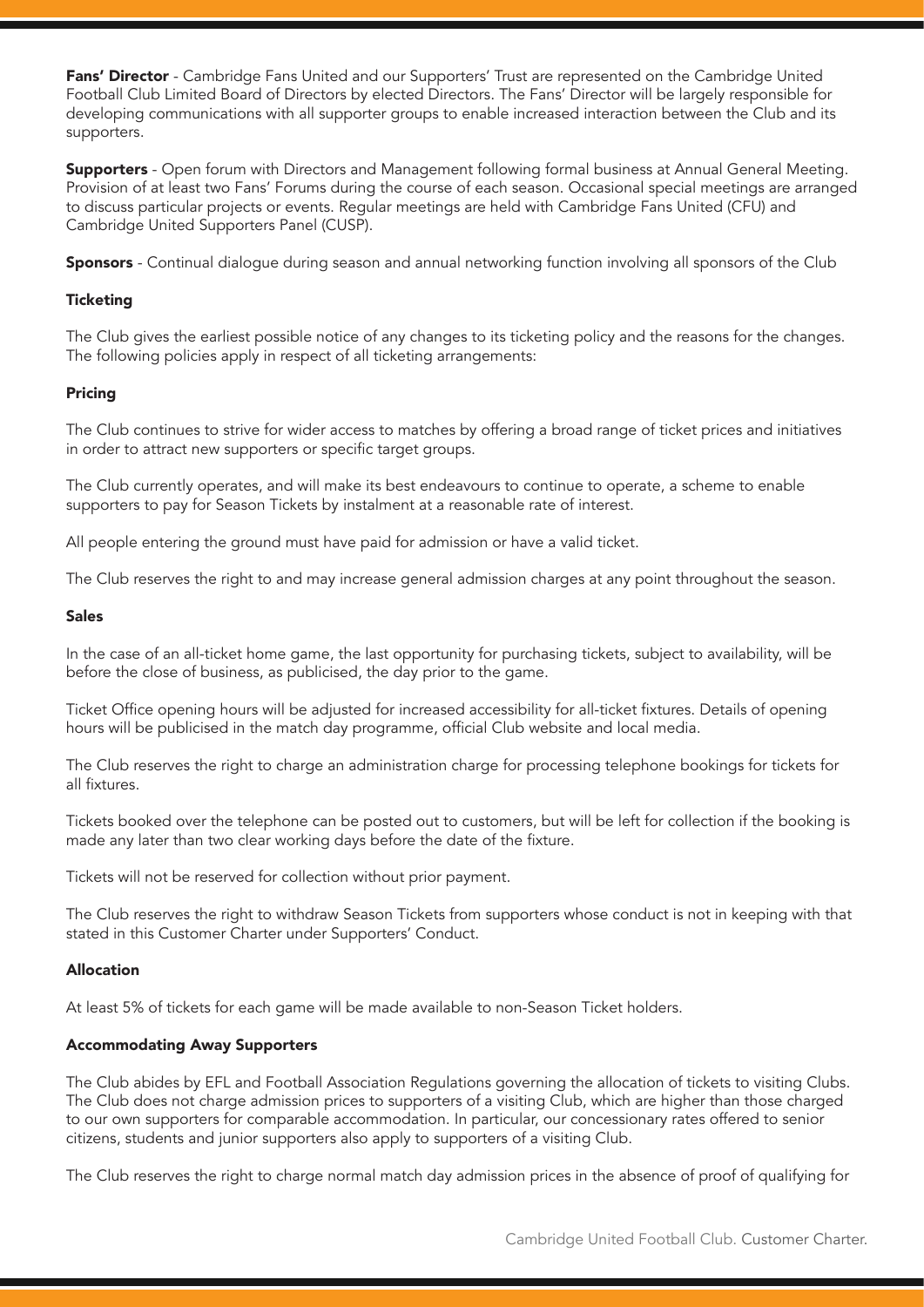a concessionary rate.

#### Concessions

Concessionary prices are available to junior supporters (under 18 on 31st August of the current season), senior citizens (age 62 and over at the commencement of the current season), full-time students possessing a current and valid NUS card or proof of full-time education, 18-23 year olds or unemployed with relevant documentation. The Club reserves the right to charge normal match day admission prices in the absence of proof of qualifying for a concessionary rate.

Children under five years of age will be admitted to the ground free of charge. If entering the Main Stand or Family Enclosure they will be issued with an allocated seating ticket. The Club recommends that supporters should refrain where possible from bringing children of such a young age to the game and for safety reasons will not permit this policy to be used on the terraced areas. Any supporters wishing to bring children aged three and under onto the terraces will be encouraged to use either the Main Stand or Family Enclosure.

The Club provides an area of the ground for the exclusive use of family groups and junior supporters, which has been designated a no-smoking area of the ground. In addition and following changes to the law, smoking is now only permitted in open air sections of the ground, out of view of the pitch.

The Club provides accommodation and assistance for disabled spectators and their carers. Tickets should be booked in advance, as admission cannot be guaranteed on the day of the game. Please contact the Ticket Office for details of our disabled facilities, admission prices and ticket allocation. The Club have a written policy detailing its commitment to disabled supporters in accordance with the requirements of the Equality Act 2010. Please note, patrons who turn up on the day of a fixture at the turnstile without pre-booking may be asked for documentation to confirm they are entitled to a disability concession. This also applies to tickets booked in advance, documentation may be requested on collection of the tickets, e.g. a blue badge or disabled living allowance documentation.

### Away Matches/All Ticket games

When demand is likely to exceed supply, Season Ticket holders are given priority on the sale of tickets for away fixtures, matches played on a neutral venue or Cup matches at the Abbey Stadium, for a publicised period of time. Any remaining tickets then go on general sale.

The home Club or organising body determines the cost of these tickets.

# Cup Competitions

The Club reserves the right to decrease or increase the price of admission to home Cup fixtures. Generally for all Cup Competitions tickets will be no higher than for league games.

Season Ticket holders will be given priority over the general public for ticket sales for a publicised period of time.

#### Returns/Refunds

Refunds are issued on unwanted tickets provided they are returned to the Club at least 24 hours in advance of the advertised kick-off time of such game, during opening hours.

If a match is postponed before kick-off and after entry to the Stadium, tickets will be valid for the re-arranged fixture. For those supporters not issued with a ticket upon entry, vouchers will be issued by the Club on exiting the ground that will enable free admission to the re-arranged fixture.

If a match is abandoned after kick-off, but before half-time, spectators will be entitled to up to 50% reduced-price admission to the re-arranged match on production of an original ticket or voucher issued on exiting the ground. The Club reserves the right to set the reduced price of admission.

If a match is abandoned after half-time, spectators will be entitled to reduced-price admission to the re-arranged match on production of an original ticket or voucher issued on exiting the ground. The Club reserves the right to set the reduced price of admission.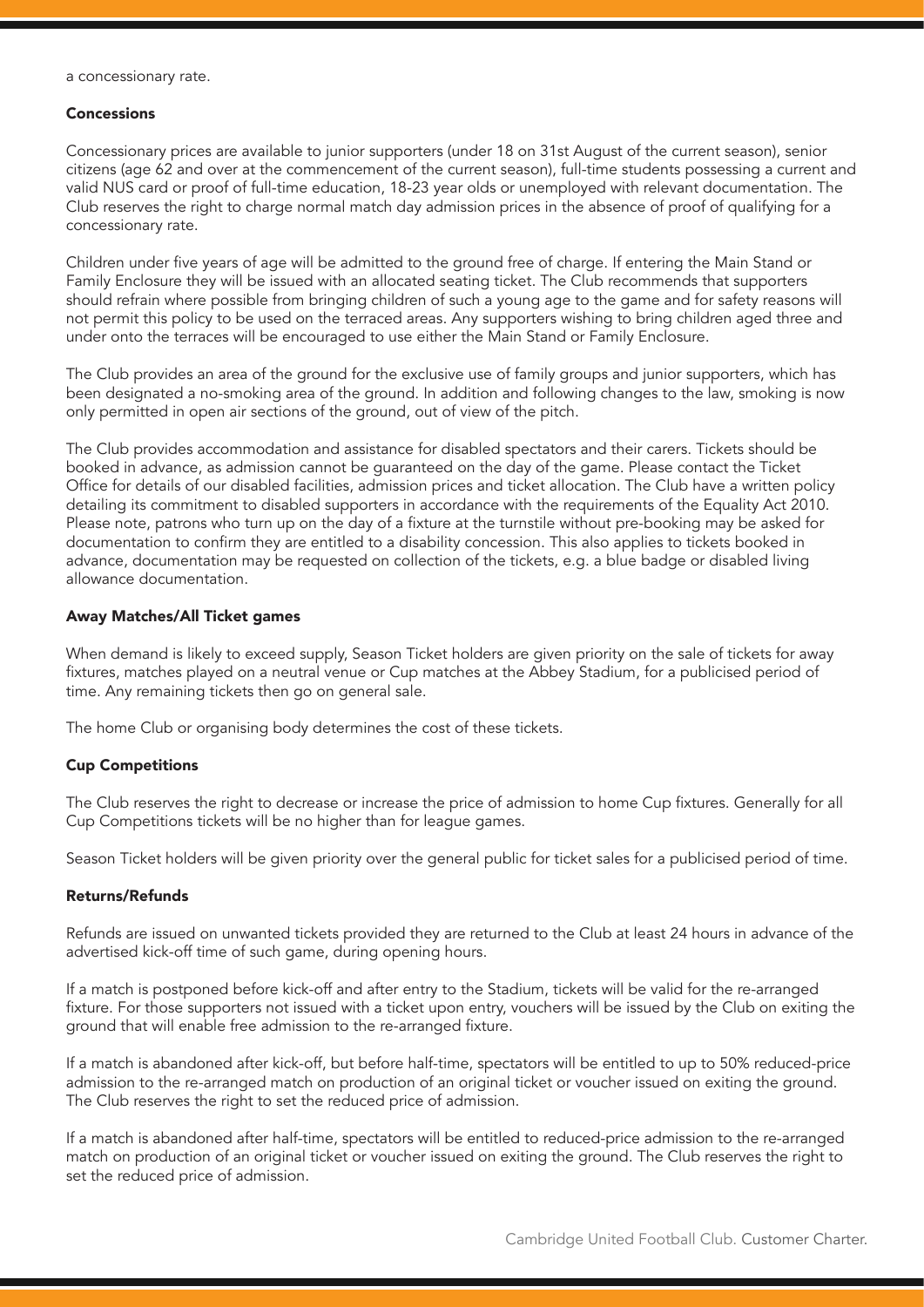NOTE: Main Stand Tickets bought for the original fixture, to include also Terrace Tickets in the case of an all-ticket game, or vouchers issued on exiting the ground must be retained in order to qualify for the above.

# Supporters' Conduct

The Club strives to ensure that the Abbey Stadium is a safe and pleasant environment in which to watch professional football. The Club requests that supporters co-operate with this policy.

- Entry to the ground is subject to the Ground Regulations displayed upon entry
- Smoking is only permitted in designated areas of the ground
- Foul, abusive and racist language and behaviour will not be tolerated
- Anti-Social behaviour will not be tolerated
- Any problems should be reported to a Match Day Steward
- CCTV Cameras are in operation at the ground and may be used in accordance with Ground Regulations

Cambridge United Football Club in conjunction with Cambridgeshire Police have agreed guidelines of a policy to deal with any serious offences relating to supporter misconduct.

The Board of Directors of Cambridge United Football Club Limited will sanction all bans regarding supporters' conduct.

Warning letters and or entrance restrictions may be placed upon supporters whose offences may fall outside the scope of the policy guidelines. Such entry restrictions may include the signing of an attendance register, purchase of a known seat in the Main Stand and the provision of a recent passport sized photograph.

### Transport and Travel

The Club supports the policy of encouraging supporters to find alternative travel arrangements to the car. Details of all routes to the stadium can be found in the 'club' section of the website.

In line with our Traffic Management Plan the Club's onsite Official Car Park will remain closed at 90 minutes and until 10 minutes after this period of time or until such time as the spectators have left the stadium.

#### **Catering**

The Club aims to provide both value for money and variety of choice with regards to its catering facilities. The Club is committed to offering healthy and child-friendly options at its catering outlets and hospitality areas, further details can be found in our First Time Fan Guide.

#### Community Activities

Cambridge United is proud of its increasingly developing role in the local community. The Cambridge United Youth & Community Trust was launched in 2010 and is registered with the Charities commission. Please visit the website for more details: www.cuctrust.co.uk

# **Charity**

The Club endeavours to support local charitable organisations rather than local arms of national organisations. Any requests for support should be directed to the Marketing & Media Manager Dan Branowsky – dan. branowsky@cambridge-united.co.uk

#### First Aid

The safety of Cambridge United's customers is paramount. We will provide first class medical facilities for all visitors on a matchday. This will include a team of medical personnel dedicated to the well-being of all spectators. This will comply with the required Green Guide standards and Club Safety Certificate.

# Stewarding & Crowd Control

The Club operates a fair and open policy with regards to stewarding with spectator safety being the primary focus.